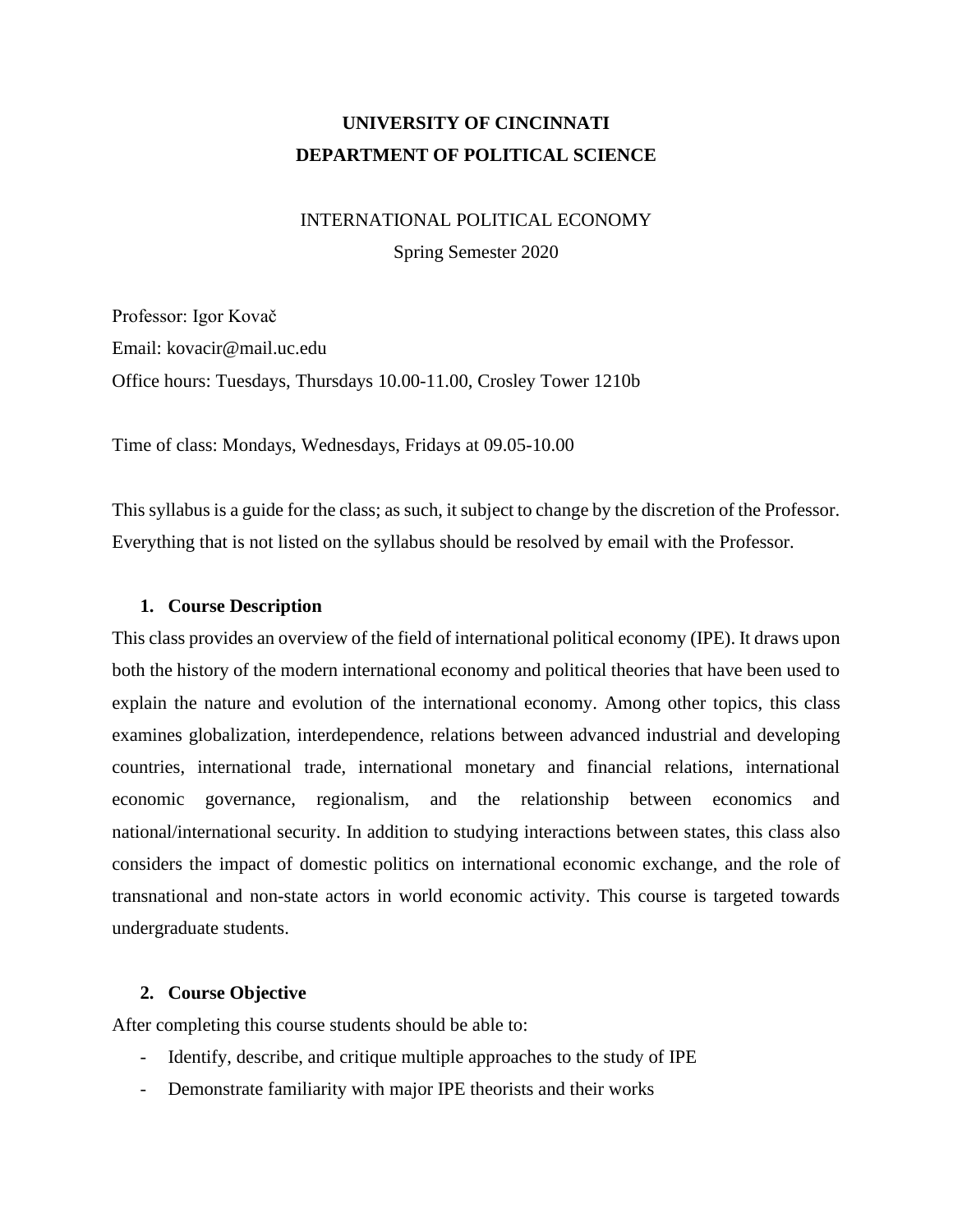- Analyze and critique major IPE concepts such as globalization and interdependence
- Apply IPE theories and concepts to policy-oriented issues such as development, governance and security
- Identify gaps in the scholarly IPE literature and assess areas for further research
- Learn how to conduct academic research and how to construct academic research design
- Develop sensitivity for interdisciplinary analysis

# **3. Assignments**

- Research paper (40%)
- Policy paper (30%)
- Presentation of the supplementary reading (15%)
- Classroom participation in discussion (15%)

# Research Paper

An approximately 5000-word research paper  $(\pm 10\%)$  is due 27 April 23:59 (submitted through blackboard). All extensions to this due date must be confirmed in writing from the Professor. As part of writing this paper students must: 1) pick a topic and clear it with the Professor during office hours; 2) identify at least 5 sources for the paper following topic approval and discuss both the topic and these sources with the Professor and classmates during class on 23 March. PAPERS WITH UNAPPROVED TOPICS THAT HAVE NOT COMPLETED BOTH THESE PREREQUISITES WILL BE ASSIGNED A FAILING GRADE (0%). Failure to discuss your research paper in class on 23 March will result in a 5% deduction. Late submissions will also be penalized with a 5% deduction.

#### Policy Paper

A policy paper of approximately 1000 words  $(\pm 10\%)$  is due on 24 April 23:59 (submitted through Blackboard), unless an extension has been confirmed in writing with the Professor. For this paper students should imagine themselves to be an advisor on the National Economic Council to a hypothetical President. Students should then: 1) identify a real-world economic shock or situation; and 2) outline proposed economic reforms – including goals and steps how to achieve them – to mitigate the shock or solution. Students will identify the shock/situation and discuss them with the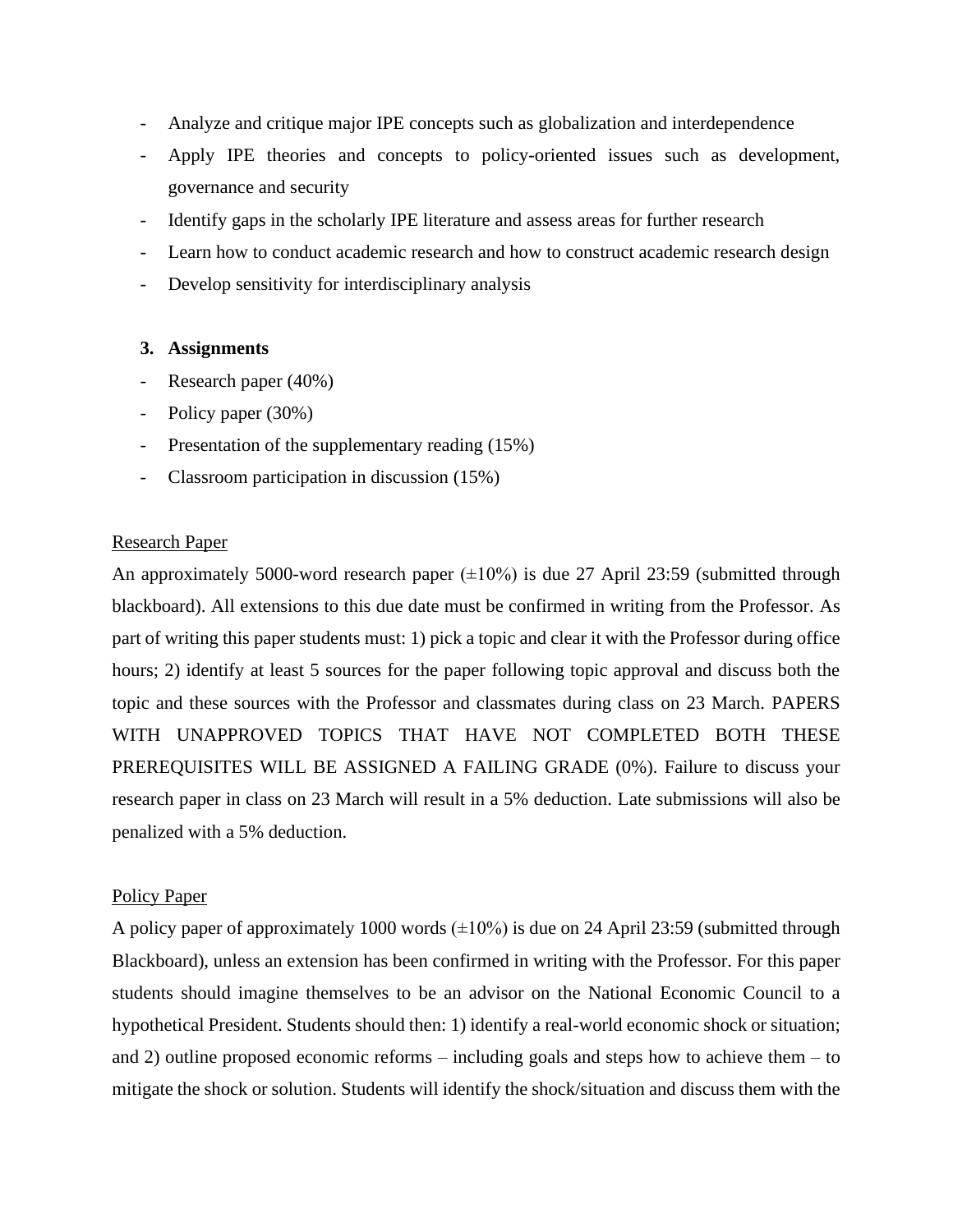Professor during class on 23 March. Failure to discuss your policy paper in class on 23 March will result in a 5% deduction. Late submissions will also be penalized with a 5% deduction.

### Supplementary Reading Presentation

Once a semester, each student will present one of the supplemental readings assigned to a particular class. This presentation should take no longer than five minutes and consist of: 1) a summary of the reading; and 2) raise an issue(s) or question(s) based on the reading for further class consideration. Presenting students should be prepared to lead the subsequent discussion and encourage others to share their thoughts. Students can use any technological or other means to present the substance of their assigned reading. Simply reading from a piece of paper, however, does not classify as such;. It is students' responsibility to sign up for a supplementary reading presentation during the first week of class.

## Classroom Participation

This class will be run as an interactive discussion. Students are expected to share their thoughts and engage with their peers as well as with the Professor. THIS IS ONLY POSSIBLE IF YOU DO THE READINGS FIRST. Students that only show up to class and do not engage in discussion will not earn all available points in this category.

#### **4. Grading**

 $100 = A +$  $95-99 = A$  $90-94 = A$  $85-89 = B +$  $80 - 84 = B$  $75-79 = B 70-74 = C +$  $65-69 = C$  $60-64 = C$  $55-59 = D+$  $50-55= D$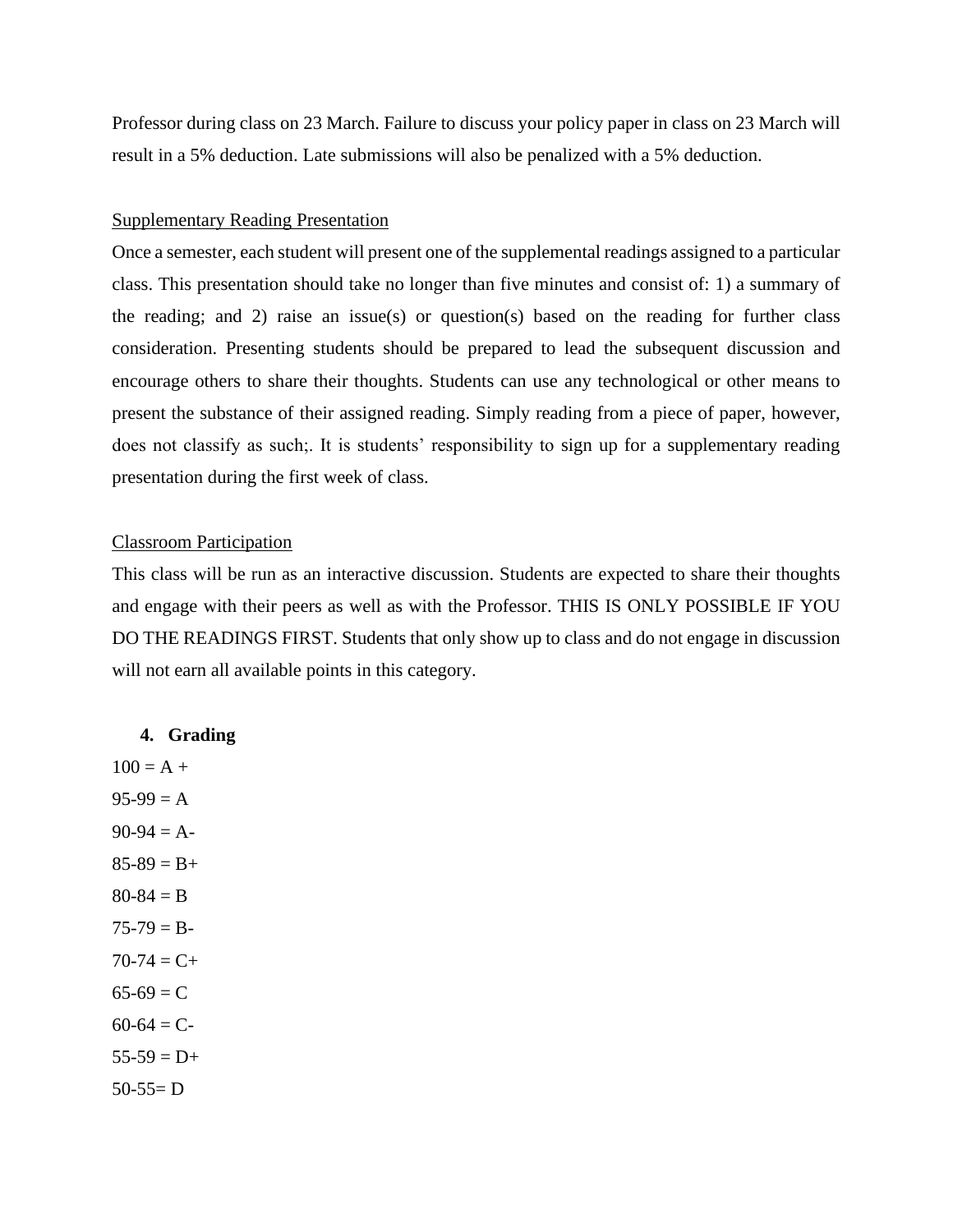#### $50 = F$

There WILL NOT be any extra credit available for this class.

#### **5. Academic integrity**

The University Rules, including the Student Code of Conduct and other documented policies of the Department, College, and University related to academic integrity will be enforced. Any violation of these regulations, including acts of plagiarism or cheating, will be dealt with on an individual basis according to the severity of the misconduct. A copy of the policy can be found on the University website at: [http://www.uc.edu/conduct/Academic\\_Integrity.html.](http://www.uc.edu/conduct/Academic_Integrity.html)

#### **6. Special needs policy**

If you have any special needs related to your participation in this course, including identified visual impairment, hearing impairment, physical impairment, communication disorder, and/or specific learning disability that may influence your performance in this course, you should meet with the Professor to arrange for reasonable provisions to ensure an equitable opportunity to meet all the requirements of this course. At the discretion of the instructor, some accommodations may require prior approval by Disability Services.

#### **7. Laptop and other technology in class**

Laptops and tablets are allowed in class, though only for course-related use. The class will be interactive, so it is important to remain engaged with the material and avoid the distractions of a personal computer. Also, please silence (and do not use) your cell phones, ipods, and other devices while in class.

#### **8. Attendance policy and reading material**

Attendance is vital to success in this course, both for individual students and the class as a whole. The course depends on students' in-class engagement with the material and with colleagues. Therefore, it is expected that you are present at every class and actively engage with your peers. Moreover, it is of UTMOST IMPORTANCE in this course that you DO THE READINGS and SHARE YOUR REFLECTIONS in class. All the reading material will be available on Blackboard.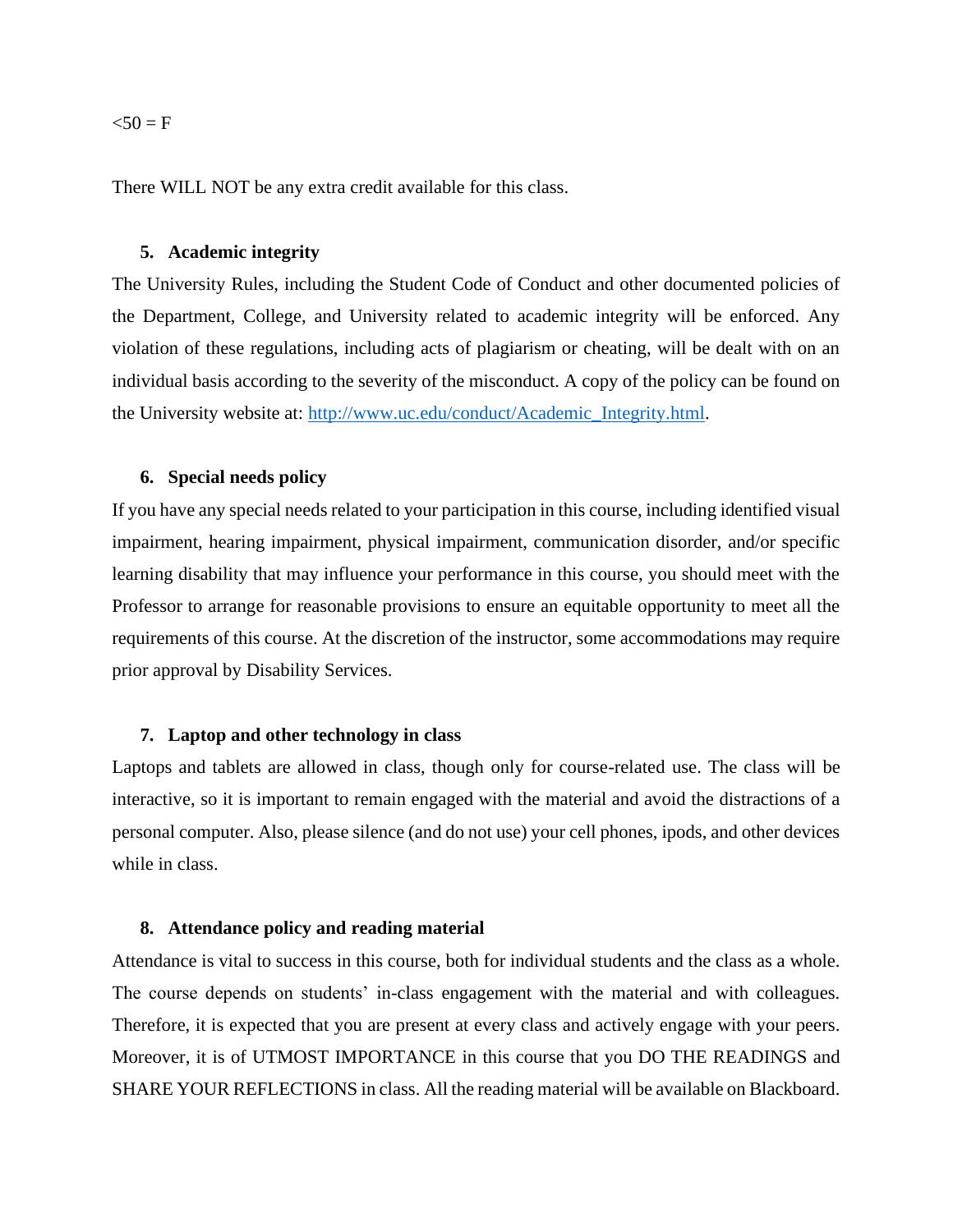### **9. Semester plan**

The goal is to follow the course outline as presented below; however, some adjustments may be necessary during the semester. The following course outline and readings are subject to change with appropriate notice to the students. Reading assignments must be completed prior to attending class. All readings will be available in PDF though Blackboard. I have assigned around 20 pages per class, that is 60 per week. Yet, some classes might have heavier reading than others. Supplementary readings are the same length; thus, even in the week, when you will be presenting the supplementary reading, your workload should be around 100 pages per week.

# Monday, 13 January: Introduction

Cohen, Benjamin J. 2014. *Advanced introduction to international political economy*. Northampton: Edward Elgar Publishing. Introduction.

### Wednesday, 15 January: History of Economic Thought

Landreth, Harry, and David C. Colander. 2002. *History of economic thought*. Boston: Houghton Mifflin College Division. Ch. 1 – Introduction, Pp. 1−22.

#### SUPPLEMENTAL READING

Marlin-Bennett, Renée. 2010. International Political Economy: Overview and Conceptualization. *Oxford Research Encyclopedia of International Studies*.

#### Friday, 17 January: Economic Terms

O'Connor, David Edward, and Christopher C. Faille. 2000. *Basic economic principles: A guide for students*. Westport: Greenwood Publishing. Glossary of Economic Terms, pp. 223−237.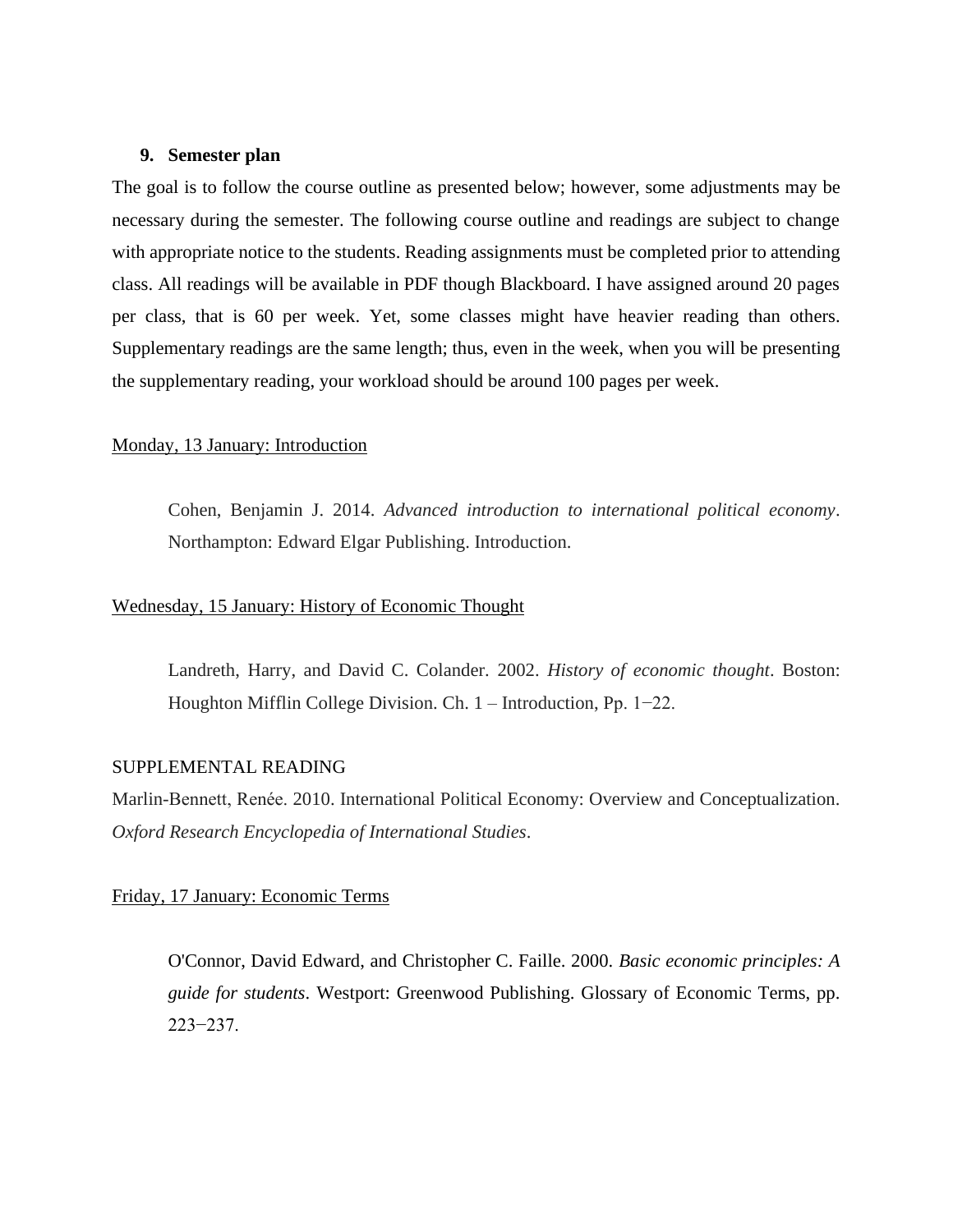Mankiw, N. Gregory. 1990. A quick refresher course in macroeconomics. *Journal of Economic Literature*, 28(4). Pp. 1645−1660.

#### Monday, 20 January

No class – Dr. Martin Luther King Jr.'s Birthday Holliday

### Wednesday, 22 January: Power and/or Plenty?

Viner, Jacob. 1948. Power versus plenty as objectives of foreign policy in the seventeenth and eighteenth centuries. *World Politics*, 1(1). Pp. 1−29.

### SUPPLEMENTAL READING

Poast, Paul. 2019. Beyond the "Sinew of War": The Political Economy of Security as a Subfield. *Annual Review of Political Science*, 22. 223−239.

### Friday, 24 January: Geoeconomics

Csurgai, Gyula. 2018. The increasing importance of geoeconomics in power rivalries in the twenty-first century. *Geopolitics*, 23(1). Pp. 38−46.

# SUPPLEMENTAL READING

Sparke, Matthew. 1998. From geopolitics to geoeconomics: Transnational state effects in the borderlands. *Geopolitics*, 3(2). Pp. 62−98.

### Monday, 27 January: 19. Century gold standard

Schwartz Anna J. 2009. Introduction. In Bordo, Michael D. and Anna J. Schwartz (eds.), *A retrospective on the classical gold standard, 1821-1931*. Chicago: University of Chicago Press. Pp. 1−22.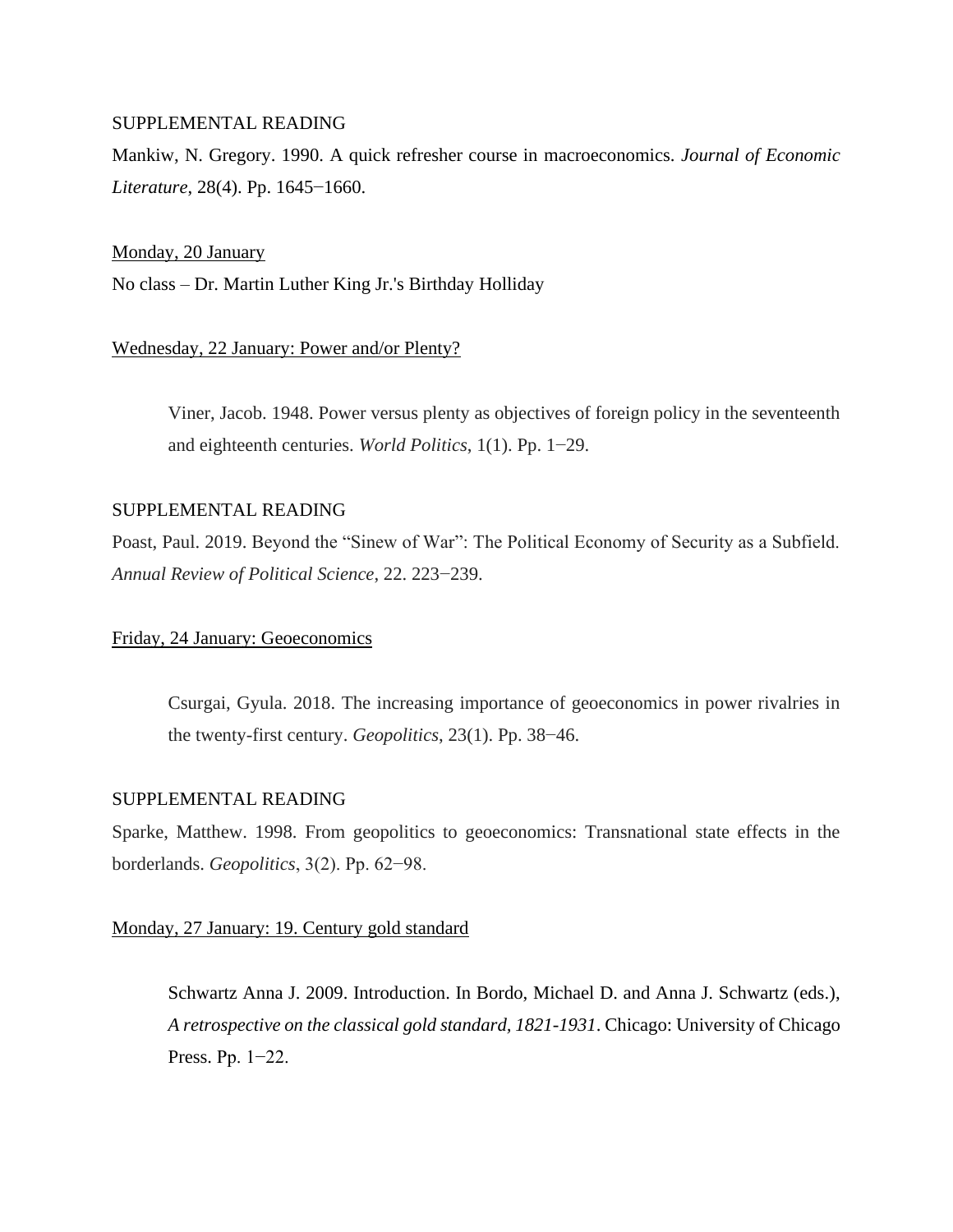Eichengreen, Barry, and Peter Temin. 2000. The gold standard and the great depression. *Contemporary European History*, 9(2). Pp. 183−207.

### Wednesday, 29 January: 1945-1990

Ikenberry, G. John. 1992. A world economy restored: expert consensus and the Anglo-American postwar settlement. *International organization*, 46(1). Pp. 289−321.

#### SUPPLEMENTAL READING

Frieden, Jeffry A. 1991. Invested interests: the politics of national economic policies in a world of global finance. *International Organization*, 45(4). Pp. 425−451.

### Friday, 31 January: Post-Cold War

Nayyar, Deepak. 2016. BRICS, developing countries and global governance. *Third World Quarterly*, 37(4). Pp. 575−591.

# SUPPLEMENTAL READING

Babb, Sarah. 2013. The Washington Consensus as transnational policy paradigm: Its origins, trajectory and likely successor. *Review of International Political Economy*, 20(2). Pp. 268−297.

# Monday, 3 February: States and trade

Rosecrance, Richard. 2002. International security and the virtual state: states and firms in world politics. *Review of International Studies*, 28(3). Pp. 443−455.

# SUPPLEMENTAL READING:

Myada, Anna M., and Dani Rodrik. 2005. Why Are Some People (and Countries) More Protectionist Than Others? *European Economic Review*, 49(6). Pp. 1393−1430.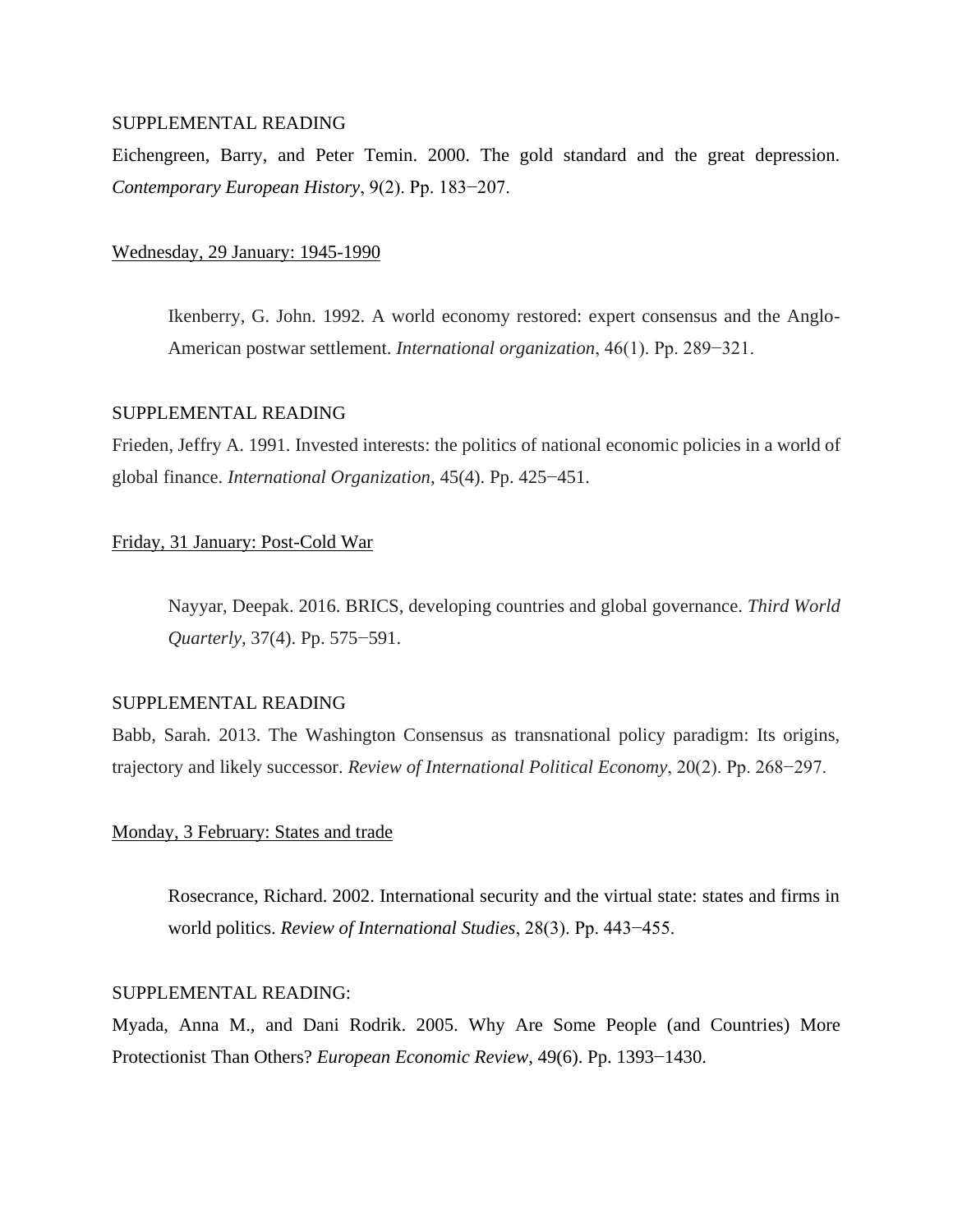Gereffi, Gary. 2014. Global value chains in a post-Washington Consensus world. *Review of international political economy*, 21(1). Pp. 9−37.

#### SUPPLEMENTAL READING

Melitz, Marc J. 2003. The impact of trade on intra-industry reallocations and aggregate industry productivity. *Econometrica*, 71(6). Pp. 1695−1725.

## Friday, 7 February: Politics of trade

Gowa, Joanne and Edward Mansfield. 1993. Power Politics and International Trade. *American Political Science Review*, 87(2). Pp. 408–420.

# SUPPLEMENTAL READING

Goldstein, Judith, Douglas Rivers, and Michael Tomz. 2007. Institutions in International Relations: Understanding the Effects of the GATT and the WTO on World Trade. *International Organization*, 61(1). Pp. 37−67.

#### Monday, 10 February: States and FDI

Ahlquist, John S. 2006. Economic policy, institutions, and capital flows: Portfolio and direct investment flows in developing countries. *International Studies Quarterly*, 50(3). Pp. 681−704.

#### SUPPLEMENTAL READING

Simmons, Beth A. 2014. Bargaining over BITs, arbitrating awards: The regime for protection and promotion of international investment. *World Politics*, 66(1). Pp. 12−46.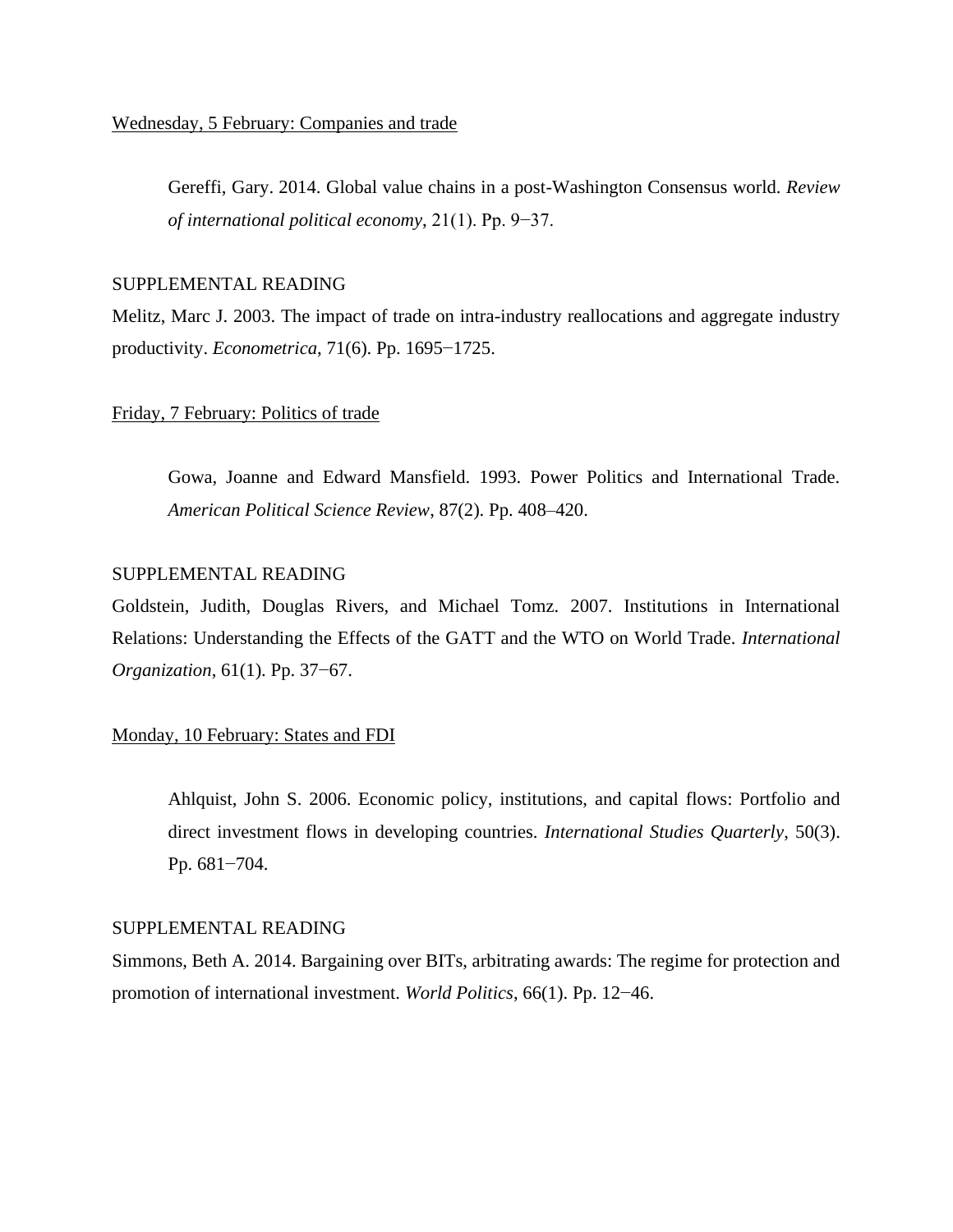Blonigen, Bruce A. 2005. A review of the empirical literature on FDI determinants. *Atlantic Economic Journal*, 33(4). Pp. 383−403.

#### SUPPLEMENTAL READING

Azman-Saini, W. N. W., Siong Hook Law, and Abd Halim Ahmad. 2010. FDI and economic growth: New evidence on the role of financial markets. *Economics letters*, 107(2). Pp. 211−213.

# Friday, 14 February: Politics of FDI

Biglaiser, Glen, and Karl DeRouen Jr. 2007. Following the flag: Troop deployment and US foreign direct investment. *International Studies Quarterly*, 51(4). Pp. 835−854.

# SUPPLEMENTAL READING

Levy, David L., and Aseem Prakash. 2003. Bargains old and new: Multinational corporations in global governance. *Business and Politics*, 5(2). Pp. 131−150.

#### Monday, 17 February: International Monetary Relations

Eichengreen, Barry, Livia Chitu, and Arnaud Mehl. 2016. Stability or upheaval? The currency composition of international reserves in the long run. *IMF Economic Review*, 64(2). Pp. 354−380.

#### SUPPLEMENTAL READING:

Truman, Edwin M. 2017. *The End of the Bretton Woods International Monetary System*. Washington: Peterson Institute for International Economics.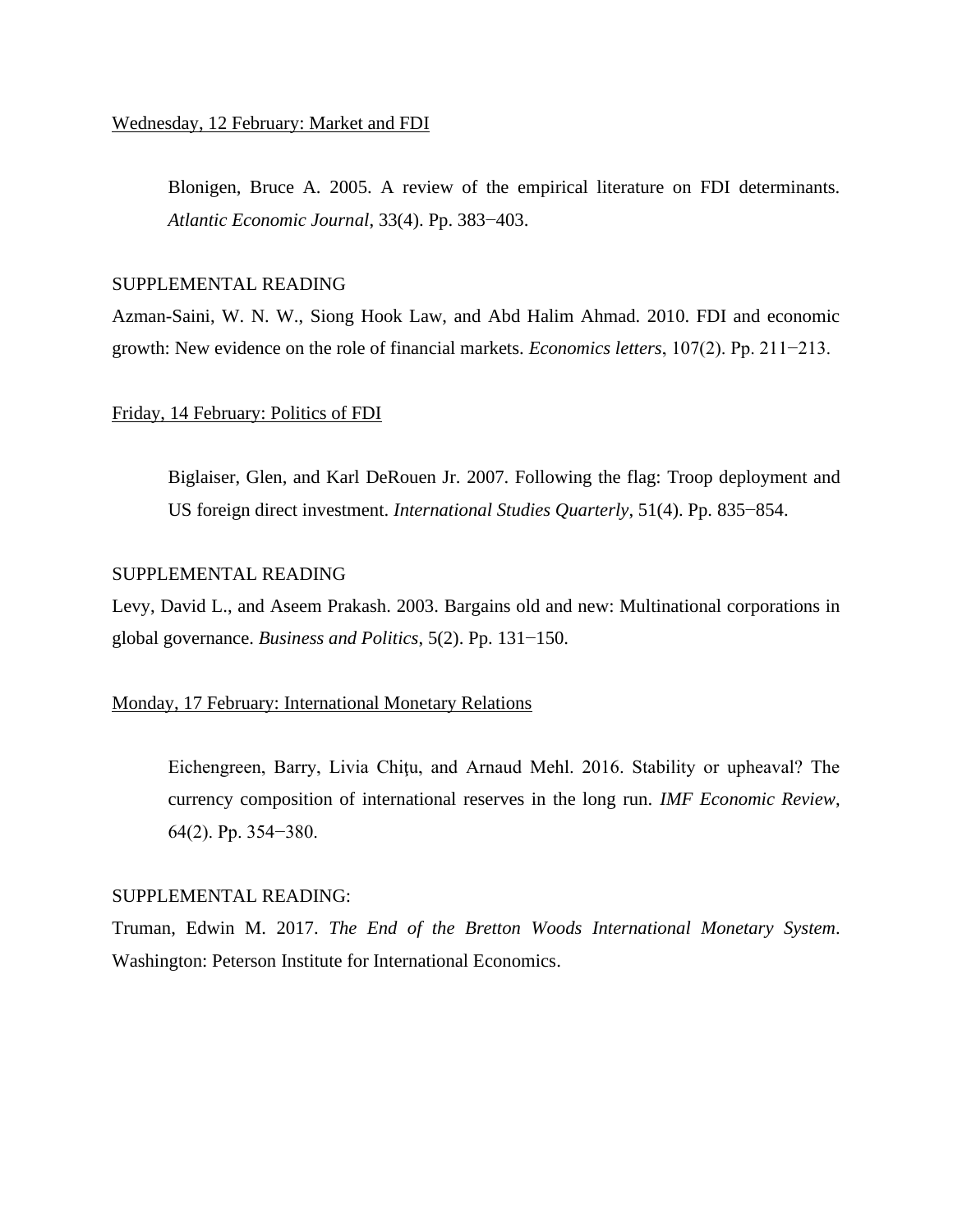Norrlof, Carla. 2014. Dollar hegemony: A power analysis. *Review of International Political Economy*, 21(5). Pp. 1042−1070.

## SUPPLEMENTAL READING:

Kaltenbrunner, Annina, and Photis Lysandrou. 2017. The US Dollar's Continuing Hegemony as an International Currency: A Double‐matrix Analysis. *Development And Change*, 48(4). Pp. 663−691.

# Friday, 21 February: Fiscal Politics

Beckman, Tristin. 2018. Reversing Course: Fiscal Policy and Economic Interdependence. *International Interactions*, 44(2). Pp. 361−384.

#### SUPPLEMENTAL READING:

McDonald, Patrick J. 2011. Complicating commitment: Free resources, power shifts, and the fiscal politics of preventive war. *International Studies Quarterly*, 55(4). Pp. 1095−1120.

#### Monday, 24 February: Globalization of markets

Cerny, Philip G. 1995. Globalization and the changing logic of collective action. *International organization*, 49(4). Pp. 595−625.

#### SUPPLEMENTAL READING

Meyer, John W. 2000. Globalization: Sources and effects on national states and societies. *International sociology*, 15(2). Pp. 233−248.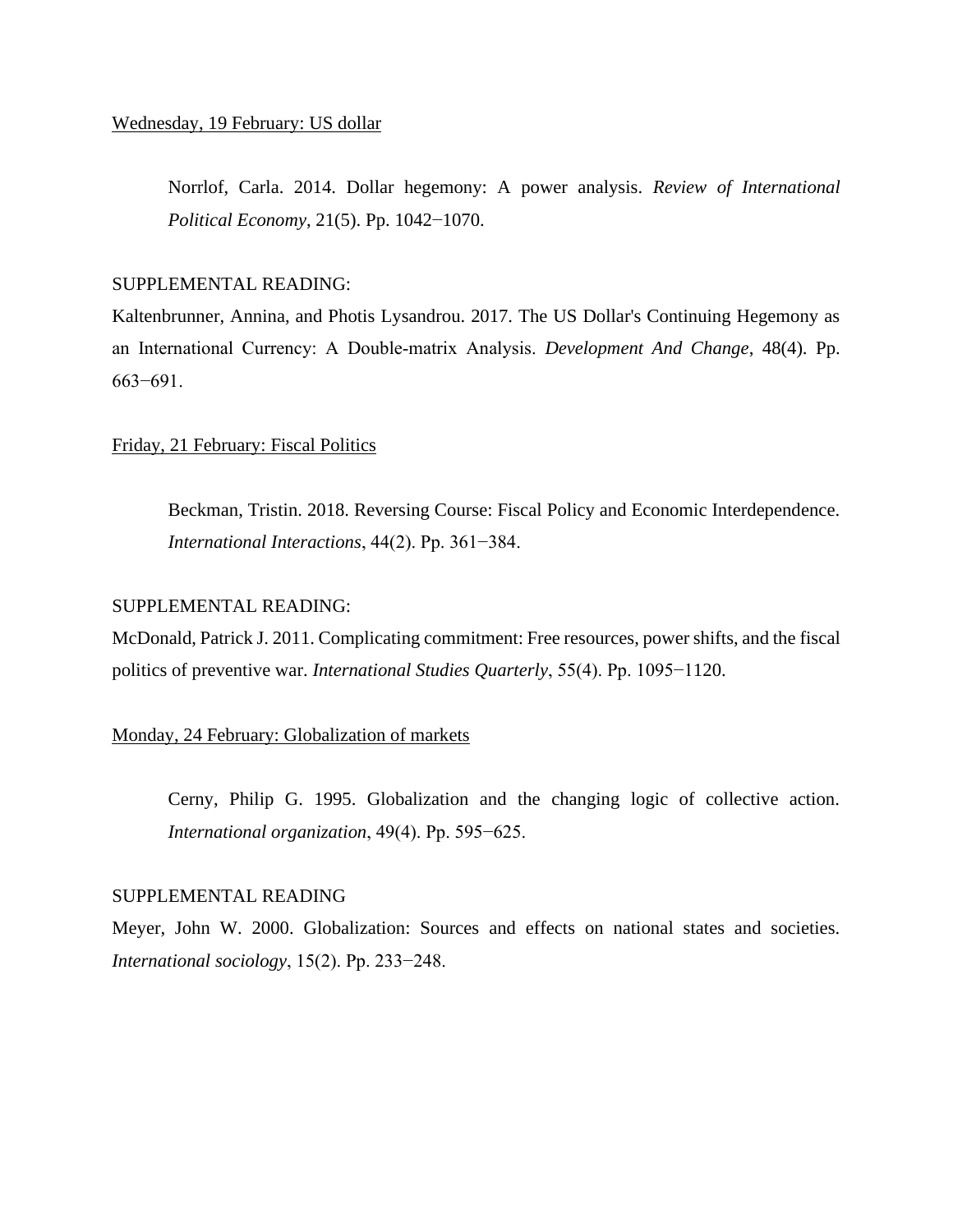Rodrik, Dani. 2018. Populism and the Economics of Globalization. *Journal of International Business Policy*, 1(1−2). Pp. 12−33.

## SUPPLEMENTAL READING

Navarro, Vicente, John Schmitt, and Javier Astudillo. 2004. Is globalisation undermining the welfare state? *Cambridge Journal of Economics*, 28(1). Pp. 133−152.

# Friday, 28 February: Politics of globalization

Starrs, Sean. 2013. American economic power hasn't declined—It globalized! Summoning the data and taking globalization seriously. *International Studies Quarterly*, 57(4). Pp. 817−830.

### SUPPLEMENTAL READING

Brooks, Stephen G. 1999. The globalization of production and the changing benefits of conquest. *Journal of Conflict Resolution*, 43(5). Pp. 646−670.

### Monday, 2 March: Economic growth

Rodrik, Dani. 2005. Growth strategies. In Aghion, Philippe, and Steven N. Durlauf (eds.), *Handbook of economic growth, Vol 1a*. Amsterdam: Elsevier. Pp. 967−1014.

#### SUPPLEMENTAL READING

Barro, Robert J. 1991. Economic growth in a cross section of countries. *The quarterly journal of economics*, 106(20. Pp. 407−443.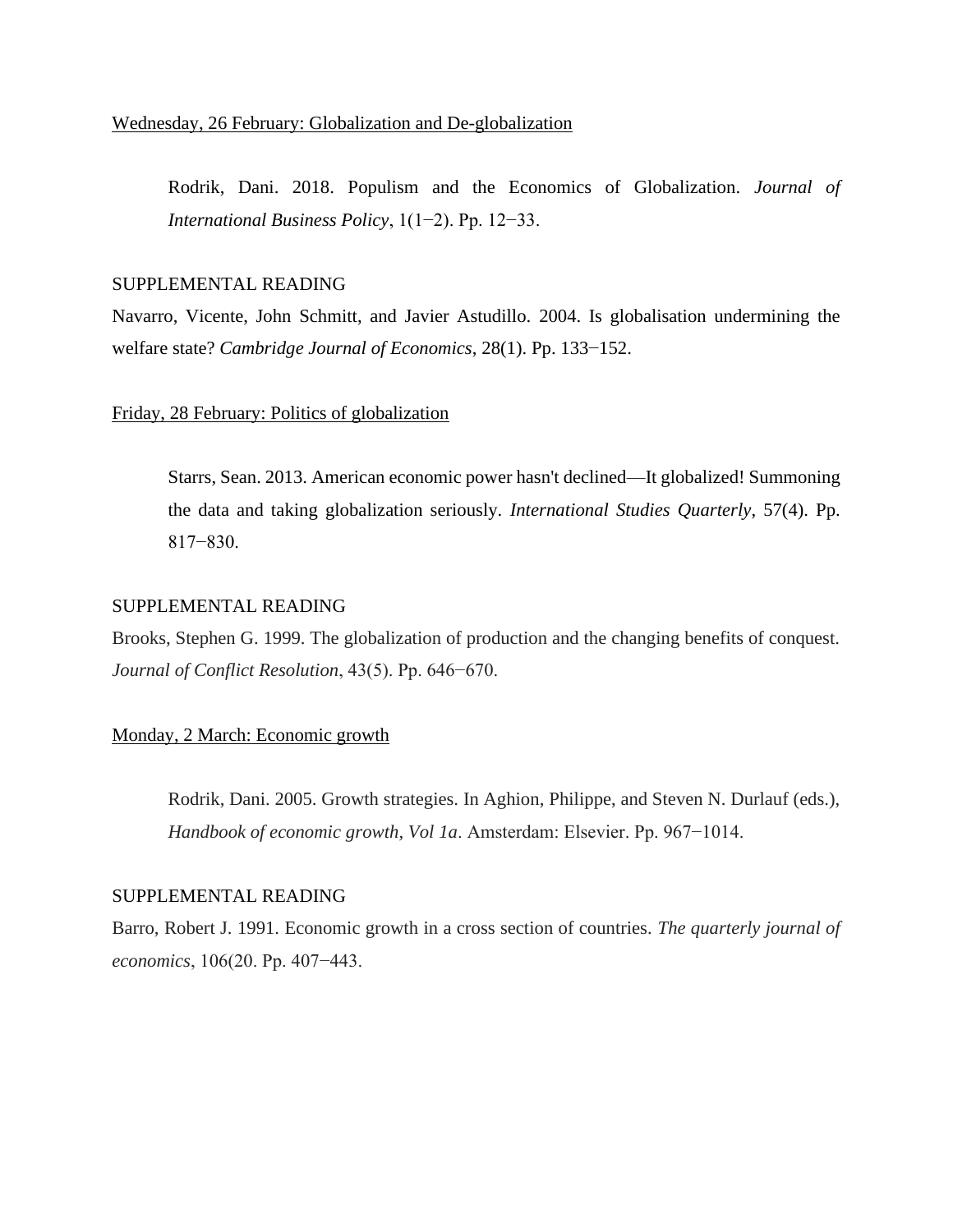Sokoloff, Kenneth L., and Stanley L. Engerman. 2000. Institutions, factor endowments, and paths of development in the new world. *Journal of Economic perspectives*, 14(3). Pp. 217−232.

## SUPPLEMENTAL READING

Burnside, Craig, and David Dollar. 2000. Aid, policies, and growth. *American economic review*, 90(4). Pp. 847−868.

# Friday, 6 March: Politics of growth and development

Acemoglu, Daron, and James A. Robinson. 2006. Economic backwardness in political perspective. *American political science review*, 100(1). Pp. 115−131.

### SUPPLEMENTAL READING

Bernard, Mitchell, and John Ravenhill. 1995. Beyond product cycles and flying geese: regionalization, hierarchy, and the industrialization of East Asia. *World Politics*, 47(2). Pp. 171−209.

### Monday, 9 March: IOs of global economic governance

Fioretos, Orfeo, and Eugénia C. Heldt. 2019. Legacies and innovations in global economic governance since Bretton Woods. *Review of International Political Economy*. Pp. 1−23.

#### SUPPLEMENTAL READING:

Büthe, Tim, Walter Mattli. 2010. Standards for Global Markets: Domestic and International Institutions for Setting International Product Standards. In Enderlein, Henrik, Sonja Walti, and Michael Zurn (eds.), *Handbook on Multi-Level Governance*. Northampton: Edward Elgar. Pp. 455−476.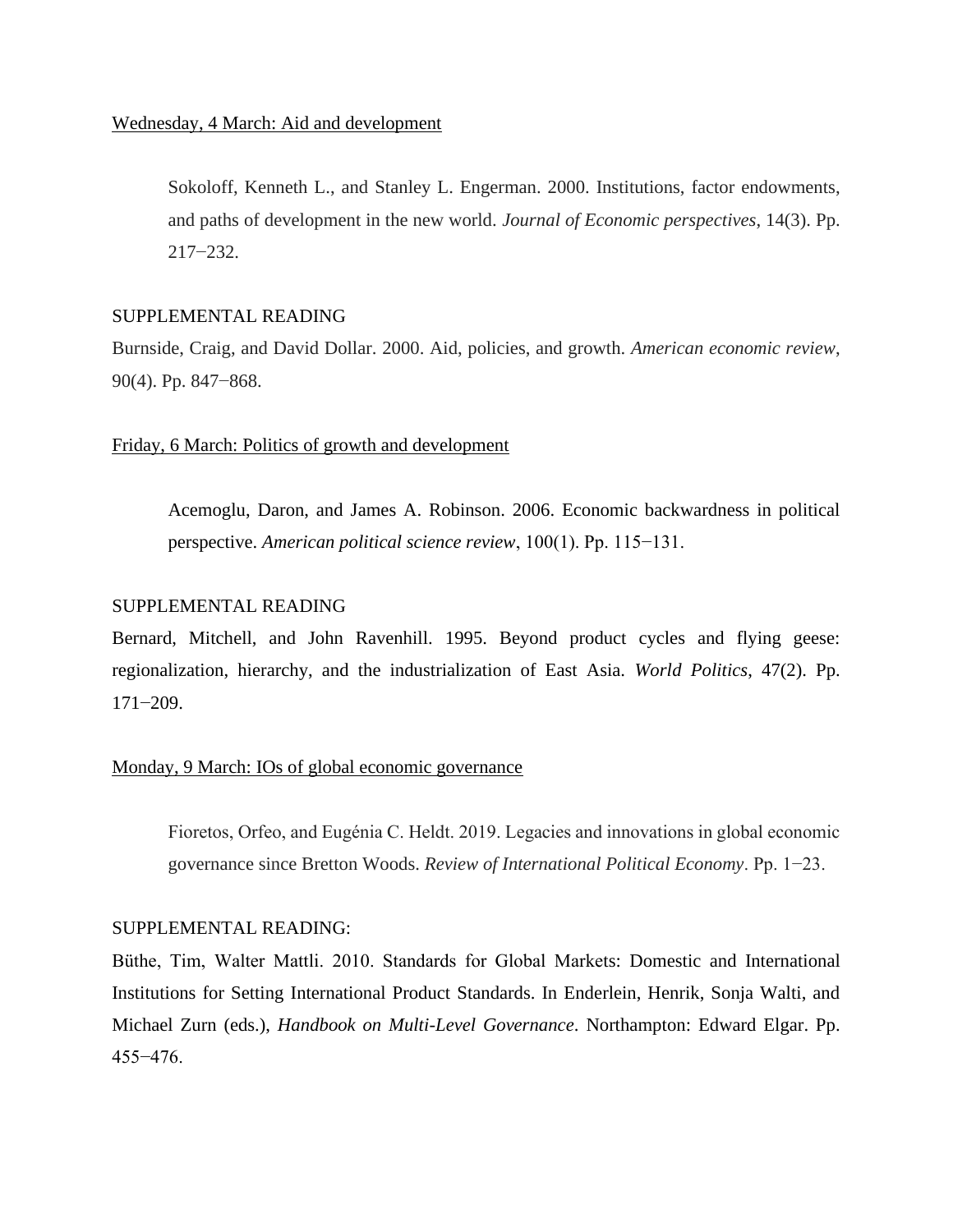# Wednesday, 11 March: IOs and International Economic Law

Simmons, Beth A. 2000. International law and state behavior: commitment and compliance in international monetary affairs. *American Political Science Review*, 94(4). Pp. 819−835.

# SUPPLEMENTAL READING:

Sattler, Thomas, Gabriele Spilker, and Thomas Bernauer. 2014. Does WTO dispute settlement enforce or inform? *British Journal of Political Science*, 44(4). Pp. 877−902.

# Friday, 13 March: Politics of IOs

Oatley, Thomas, and Jason Yackee. 2004. American interests and IMF lending. *International Politics*, 41(3). Pp. 415−29.

# SUPPLEMENTAL READING:

Wade, Robert Hunter. 2002. US hegemony and the World Bank: the fight over people and ideas. *Review of international political economy*, 9(2). Pp. 215−43.

Monday, 16 March No class – Spring break

Wednesday, 18 March No class – Spring break

Friday, 20 March No class – Spring break

Monday, 23 March: Research paper and policy paper session

Wednesday, 25 March No Class – ISA Convention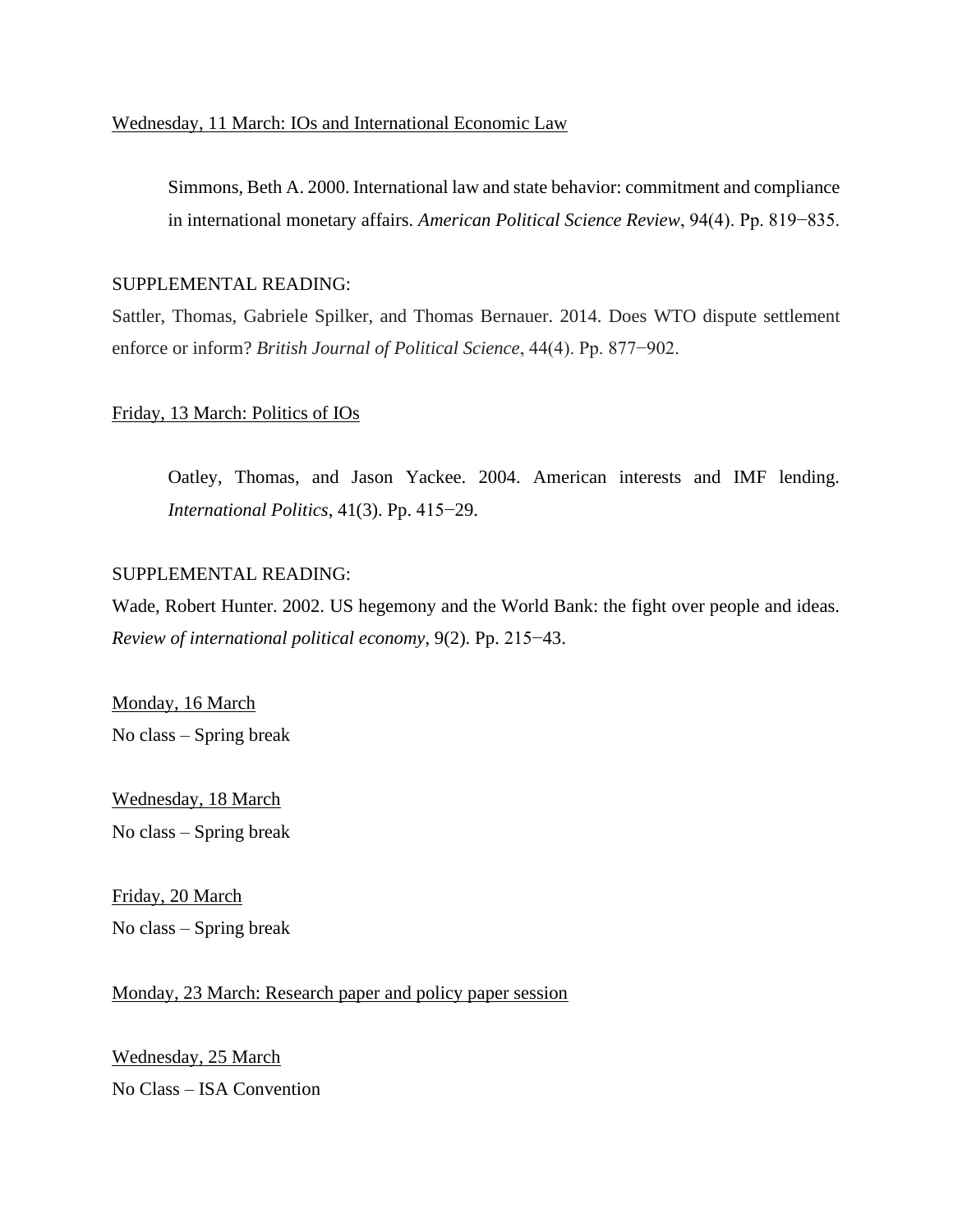Friday, 27 March No Class – ISA Convention

### Monday, 30 March: IPE and Realism

Drezner, Daniel W. 2010. Mercantilist and realist perspectives on the Global Political Economy. *Oxford Research Encyclopedia of International Studies*.

## SUPPLEMENTAL READING:

Mastanduno, Michael. 1998. Economics and security in statecraft and scholarship. *International Organization*, 52(4). Pp. 825−854.

## Wednesday, 1 April: IPE and Security

Kirshner, Jonathan. 1998. Political economy in security studies after the cold war. *Review of International Political Economy*, 5(1). Pp. 64−91.

# SUPPLEMENTAL READING:

Peksen, Dursun, and Byunghwan Son. 2015. Economic coercion and currency crises in target countries. *Journal of Peace Research*, 52(4). Pp. 448−462.

### Friday, 3 April: IPE and Strategy

Abdelal, Rawi, and Jonathan Kirshner. 1999. Strategy, economic relations, and the definition of national interests. *Security Studies*, 9(1−2). Pp. 119−156.

# SUPPLEMENTAL READING:

Baru, Sanjaya. 2012. Geo-economics and Strategy. *Survival*, 54(3). Pp. 47−58.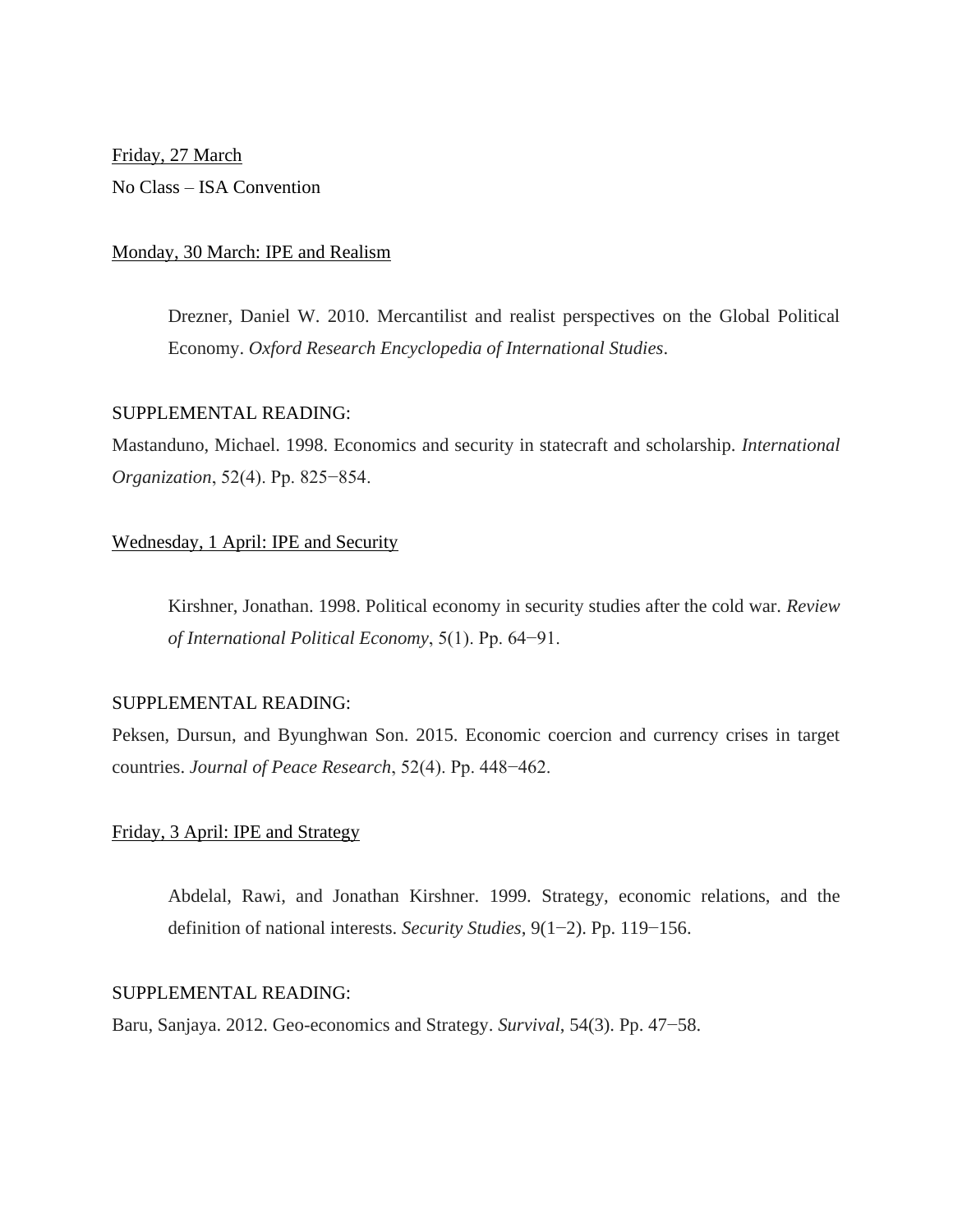### Monday, 6 April: IPE and liberalism

Paul, Darel E. 2010. Liberal perspectives on the global political economy. *Oxford Research Encyclopedia of International Studies*.

## SUPPLEMENTAL READING

Oatley, Thomas. 2011. The reductionist gamble: Open economy politics in the global economy. *International Organization*, 65(2). Pp. 311−341.

# Wednesday, 8 April: IPE and cooperation

Gartzke, Erik. 2007. The capitalist peace. *American journal of political science*, 51(1). Pp. 166−191.

# SUPPLEMENTAL READING

Kucik, Jeffrey, and Eric Reinhardt. 2008. Does flexibility promote cooperation? An application to the global trade regime. *International Organization*, 62(3). Pp. 477−505.

### Friday, 10 April: IPE and IOs

Ruggie, John Gerard. 1982. International regimes, transactions, and change: embedded liberalism in the postwar economic order. *International organization*, 36(2). Pp. 379−415.

# SUPPLEMENTAL READING

Deudney, Daniel, and G. John Ikenberry. 1999. The nature and sources of liberal international order. *Review of International Studies*, 25(2). Pp. 179−196.

### Monday, 13 April: Cultural and IPE

Biebuyck, William, and Judith Meltzer. 2010. Cultural Political Economy. *Oxford Research Encyclopedia of International Studies*.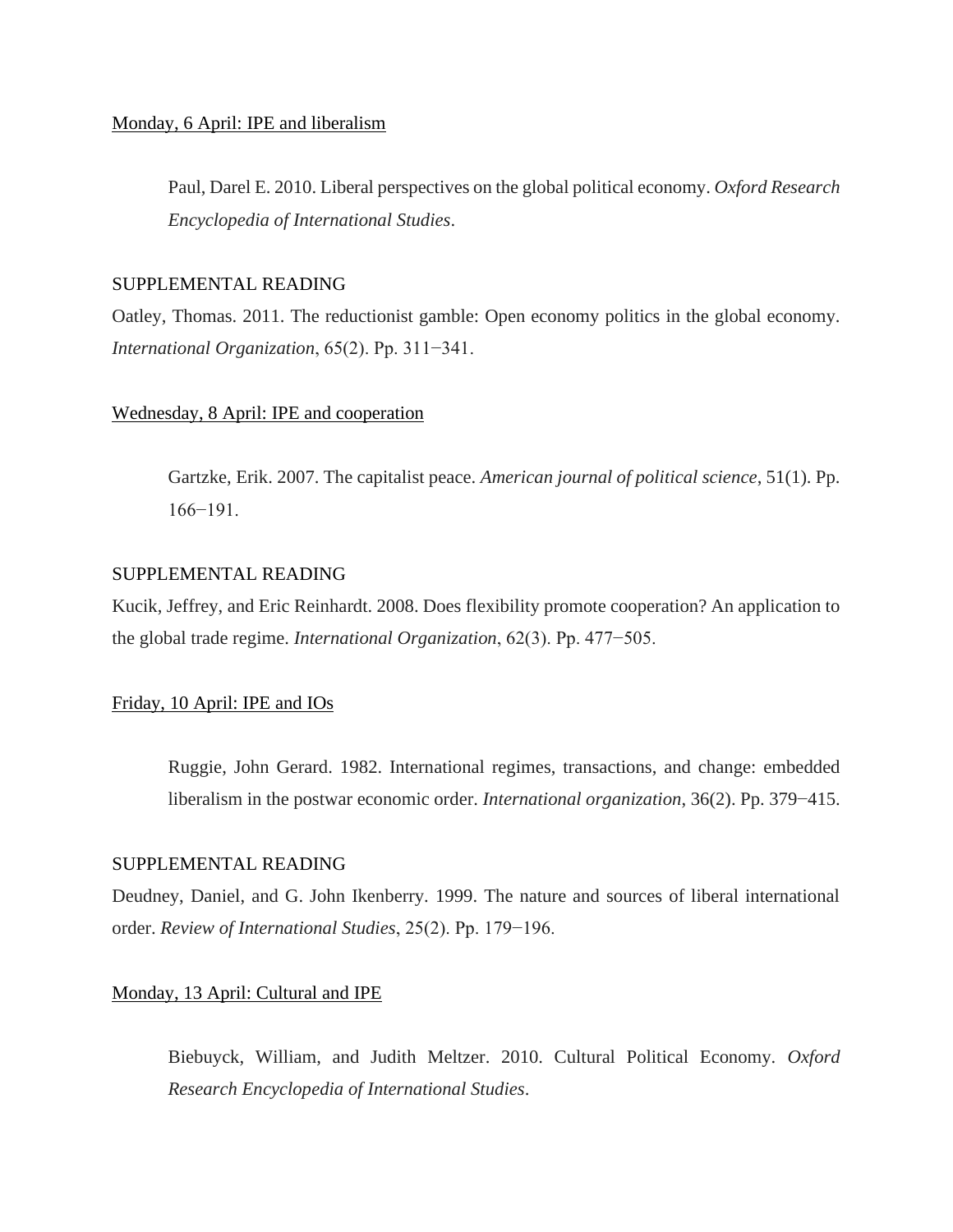Wallerstein, Immanuel. 1990. Culture as the ideological battleground of the modern world-system. *Theory, culture & society*, 7(2−3). Pp. 31−55.

## Wednesday, 15 April: Critical IPE

Flint, Colin. 2010. Geographic perspectives on world-systems theory. *Oxford Research Encyclopedia of International Studies*.

# SUPPLEMENTAL READING

Pivetti, Massimo. 2015. Marx and the development of critical political economy. *Review of Political Economy*, 27(2). Pp. 134−153.

## Friday, 17 April: Optimum Currency Areas

Carlino, Gerald, and Robert DeFina. 1998. The differential regional effects of monetary policy. *Review of economics and statistics*, 80(4). Pp. 572−587.

### SUPPLEMENTAL READING

Jager, Jennifer, and Kurt A. Hafner. 2013. The optimum currency area theory and the EMU. *Intereconomics*, 48(5). Pp. 315−322.

# Monday, 20 April: Financial Debt and Crisis

Reinhart, Carmen M., and Kenneth S. Rogoff. 2014. This time is different: A panoramic view of eight centuries of financial crises. *Annals of Economic and Finance*, 15(2). Pp. 215−268.